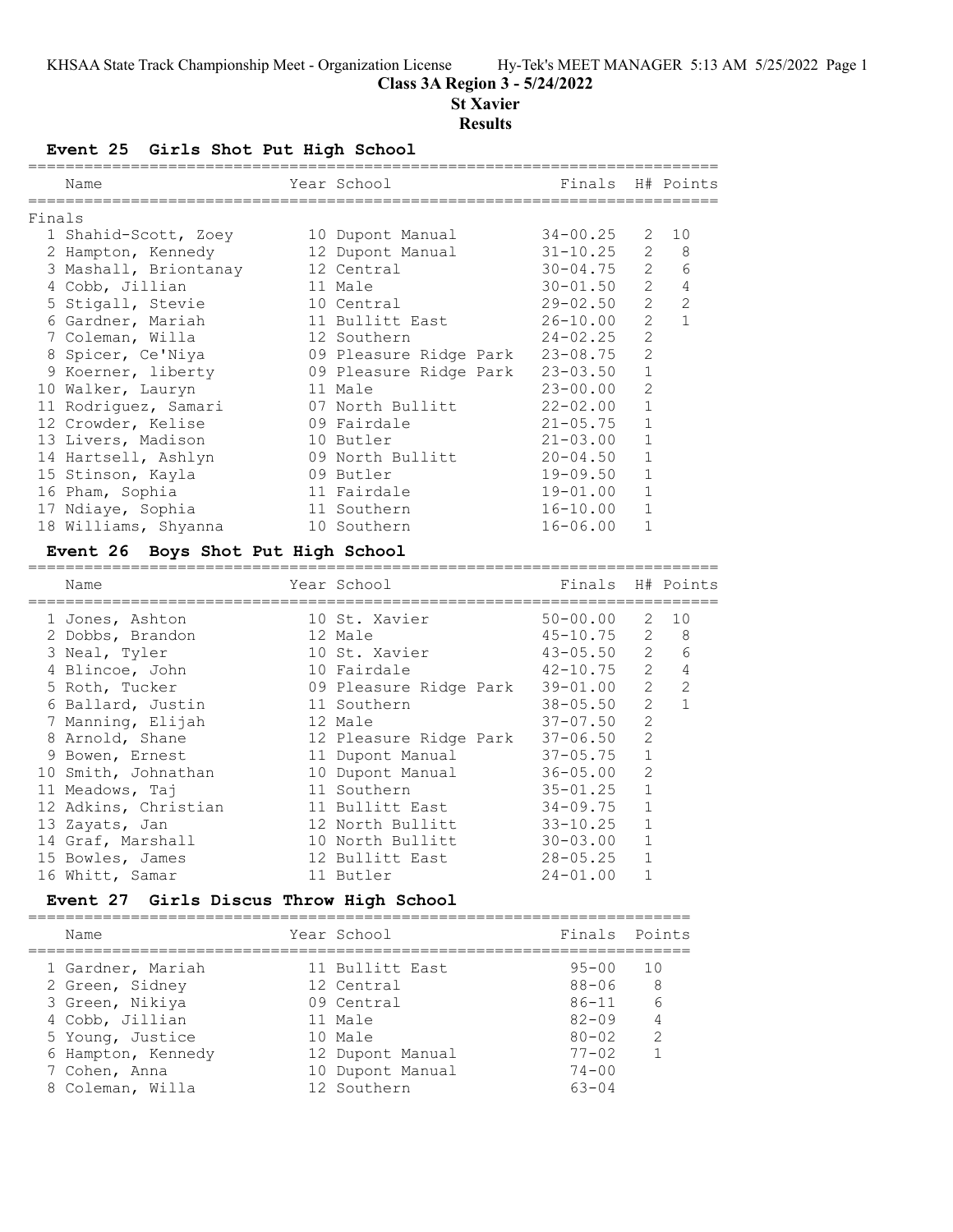## **Class 3A Region 3 - 5/24/2022**

**St Xavier**

#### **Results**

#### **....Event 27 Girls Discus Throw High School**

| 9 Koerner, liberty   | 09 Pleasure Ridge Park | $60 - 01$ |
|----------------------|------------------------|-----------|
| 10 Stinson, Kayla    | 09 Butler              | $59 - 06$ |
| 11 Spicer, Ce'Niya   | 09 Pleasure Ridge Park | $51 - 11$ |
| 12 Rodriguez, Samari | 07 North Bullitt       | $46 - 02$ |
| 13 Livers, Madison   | 10 Butler              | $45 - 06$ |
| 14 Hartsell, Ashlyn  | 09 North Bullitt       | $44 - 10$ |
| 15 Ndiaye, Sophia    | 11 Southern            | $40 - 04$ |

#### **Event 28 Boys Discus Throw High School**

======================================================================= Name Year School Finals Points ======================================================================= 1 Karleski, Grayson 12 St. Xavier 152-04 10 2 Manning, Elijah 12 Male 147-08 8 3 Neal, Tyler 10 St. Xavier 133-10 6 4 Garner, Jaydin 12 Pleasure Ridge Park 127-08 4 5 Weber, Andrew 12 Male 12 Male 117-11 2 6 Bowen, Ernest 11 Dupont Manual 117-04 1 7 Williams, Malchi 12 Central 108-01 8 Morris, Elijah 12 Central 100-10 9 Arnold, Shane 12 Pleasure Ridge Park 97-09 10 Zayats, Jan 12 North Bullitt 93-08 11 Cornell, Mason and 07 Bullitt East 80-03 12 Hazelton, Connor 11 Southern 68-07 13 Graf, Marshall 10 North Bullitt 67-04 14 Whitt, Samar 11 Butler 65-02 -- Ealy, Bryce and the Manual and Hould Foul -- Hooper, Matthew 11 Bullitt East FOUL

## **Event 29 Girls Long Jump High School**

=======================================================================

| Name |                                                                                                                                                                                                                                                     | Finals                                                                                                                                                                                                                       | Points         |
|------|-----------------------------------------------------------------------------------------------------------------------------------------------------------------------------------------------------------------------------------------------------|------------------------------------------------------------------------------------------------------------------------------------------------------------------------------------------------------------------------------|----------------|
|      |                                                                                                                                                                                                                                                     | $16 - 10.00$                                                                                                                                                                                                                 | 10             |
|      |                                                                                                                                                                                                                                                     |                                                                                                                                                                                                                              | 8 <sup>8</sup> |
|      |                                                                                                                                                                                                                                                     | $16 - 00.00$                                                                                                                                                                                                                 | 6              |
|      |                                                                                                                                                                                                                                                     | $15 - 10.00$                                                                                                                                                                                                                 | $\overline{4}$ |
|      |                                                                                                                                                                                                                                                     | $15 - 08.00$                                                                                                                                                                                                                 | $\mathcal{L}$  |
|      |                                                                                                                                                                                                                                                     | $14 - 08.00$                                                                                                                                                                                                                 |                |
|      |                                                                                                                                                                                                                                                     | $14 - 07.00$                                                                                                                                                                                                                 |                |
|      |                                                                                                                                                                                                                                                     | $13 - 09.50$                                                                                                                                                                                                                 |                |
|      |                                                                                                                                                                                                                                                     | $13 - 06.00$                                                                                                                                                                                                                 |                |
|      |                                                                                                                                                                                                                                                     | $12 - 09.00$                                                                                                                                                                                                                 |                |
|      |                                                                                                                                                                                                                                                     | $12 - 04.50$                                                                                                                                                                                                                 |                |
|      |                                                                                                                                                                                                                                                     | $10 - 11.00$                                                                                                                                                                                                                 |                |
|      | 1 Douglas, Ja'La<br>2 Sloan, Asia<br>3 Jones, Destiny<br>4 Mitchell, Brooklyn<br>5 McCormick, India<br>6 Tinelli, Anna<br>7 Murry, Jada<br>8 Bawili, Charlotte<br>9 Haskins, Aniya<br>10 Wilder, Jahmaria<br>11 Giles, Curtrise<br>12 Foley, Alyssa | Year School<br>11 Central<br>10 Dupont Manual<br>10 Central<br>11 Butler<br>11 Dupont Manual<br>08 Bullitt East<br>10 Pleasure Ridge Park<br>11 Iroquois<br>10 Butler<br>09 Bullitt Central<br>10 Male<br>12 Bullitt Central | $16 - 08.25$   |

#### **Event 30 Boys Long Jump High School**

| Name                    | Year School            | Finals H# Points  |                                            |             |
|-------------------------|------------------------|-------------------|--------------------------------------------|-------------|
| 1 Burnett, James        | 09 St. Xavier          | $23 - 03.75$ 2 10 |                                            |             |
| 2 Burns, Trae           | 12 St. Xavier          | $22 - 09.50$      | $\overline{2}$ 8                           |             |
| 3 Washington, Khrystain | 11 Central             | $21 - 08.75$      |                                            | $1 \quad 6$ |
| 4 Gentry, Myles         | 11 Male                | $21 - 06.50$      |                                            | 2 4         |
| 5 Brackens, Emmanuel    | 11 Pleasure Ridge Park | $21 - 01.00$      | $\begin{array}{ccc} & 2 & & 2 \end{array}$ |             |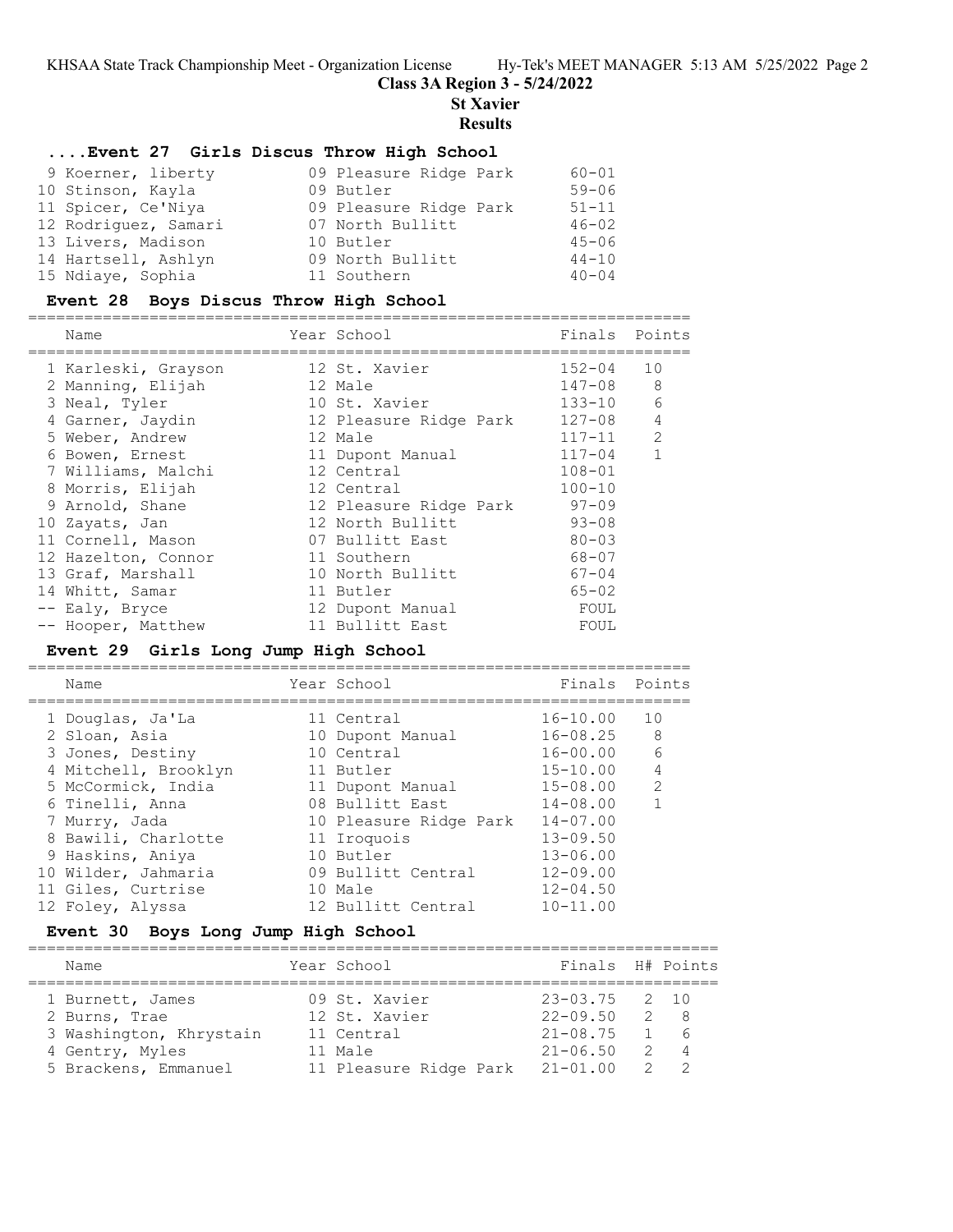**Class 3A Region 3 - 5/24/2022**

**St Xavier**

## **Results**

| Event 30 Boys Long Jump High School |                    |              |                |              |
|-------------------------------------|--------------------|--------------|----------------|--------------|
| 6 Smith, Jamarion                   | 12 Fairdale        | $21 - 00.00$ | 2              | $\mathbf{1}$ |
| 7 Wilson, Darien                    | 12 Dupont Manual   | $20 - 11.00$ | 2              |              |
| 8 Wilson, Samuel                    | 10 Bullitt East    | $19 - 09.50$ | 2              |              |
| 9 King, Noah                        | 11 Bullitt Central | $19 - 08.00$ | 1              |              |
| 10 Gentry, Quentin                  | 11 Male            | $19 - 03.50$ | 2              |              |
| 11 Battle, Malik                    | 10 Fairdale        | $18 - 01.00$ | 2              |              |
| 12 White, Javon                     | 10 Southern        | $17 - 02.50$ | 2              |              |
| 13 Haynes, Aiden                    | 09 Butler          | $16 - 11.00$ | $\overline{1}$ |              |
| 14 Morgan, James                    | 10 Bullitt Central | $16 - 06.25$ | 1              |              |
| 15 Reynolds, Gavin                  | 09 Bullitt East    | $16 - 01.00$ | $\overline{1}$ |              |
| 16 Jones, Kameron                   | 12 Central         | $15 - 11.25$ | $\mathcal{L}$  |              |
| 17 Blake, Deston                    | 09 Butler          | $15 - 11.00$ | $\mathbf{1}$   |              |

## **Event 31 Girls Triple Jump High School**

| Name                     | Year School      | Finals Points |               |
|--------------------------|------------------|---------------|---------------|
| 1 Douglas, Ja'La         | 11 Central       | $34 - 08.00$  | 10            |
| 2 Nuckols, Sydney        | 11 Male          | $33 - 09.00$  | -8            |
| 3 McCormick, India       | 11 Dupont Manual | $33 - 06.00$  | 6             |
| 4 Ekbundit, Emma         | 10 Bullitt East  | $32 - 07.00$  |               |
| 5 Morgan, Lincoln        | 09 Dupont Manual | $32 - 06.00$  | $\mathcal{L}$ |
| 6 Tinelli, Anna          | 08 Bullitt East  | $31 - 05.00$  |               |
| 7 Simms Toogood, Harmony | 11 Male          | $29 - 05.50$  |               |
| 8 Jones, Mi'khiya        | 11 Central       | $29 - 01.00$  |               |
|                          |                  |               |               |

## **Event 32 Boys Triple Jump High School**

| Name                    | Year School            | Finals       | Points         |
|-------------------------|------------------------|--------------|----------------|
| 1 Wilson, Darien        | 12 Dupont Manual       | 45-06.00     | 10             |
| 2 Smith, Jaden          | 11 Pleasure Ridge Park | 44-10.00     | 8              |
| 3 Burns, Trae           | 12 St. Xavier          | $44 - 06.50$ | 6              |
| 4 Washington, Khrystain | 11 Central             | 44-01.00     | $\overline{4}$ |
| 5 Gentry, Quentin       | 11 Male                | $42 - 10.00$ | 2              |
| 6 Imorde, Jax           | 12 St. Xavier          | $40 - 08.00$ | $\mathbf{1}$   |
| 7 Thrasher, Van         | 11 Male                | $40 - 06.00$ |                |
| 8 King, Noah            | 11 Bullitt Central     | $38 - 11.75$ |                |
| 9 Aqbola, Ayodeji       | 12 Dupont Manual       | $38 - 02.00$ |                |
| 10 Roland, Donovan      | 10 Central             | $37 - 08.75$ |                |
| 11 Gentry, Jack         | 11 Bullitt East        | $36 - 08.50$ |                |
| 12 Herhcox, Jack        | 11 Southern            | $36 - 01.00$ |                |
| 13 Cornell, Mason       | 07 Bullitt East        | $35 - 08.50$ |                |
| 14 Johnson, Da'Vi       | 09 North Bullitt       | $32 - 04.00$ |                |
| 15 Peskoe, Peyton       | 09 Southern            | $30 - 01.25$ |                |

## **Event 33 Girls High Jump High School**

| Name                | Year School      | Finals Points |                 |
|---------------------|------------------|---------------|-----------------|
| 1 Duncan, Kendall   | 11 Central       | $4 - 10.00$   | $\overline{10}$ |
| 2 Jones, Mi'khiya   | 11 Central       | $4 - 06.00$   | 8               |
| 3 Grayson, Amari    | 09 Dupont Manual | $4 - 00.00$   |                 |
| 4 Rodriguez, Samari | 07 North Bullitt | $J4 - 00.00$  | २               |
| 4 Brewer, Chelsea   | $11$ Male        | $J4 - 00.00$  |                 |
|                     |                  |               |                 |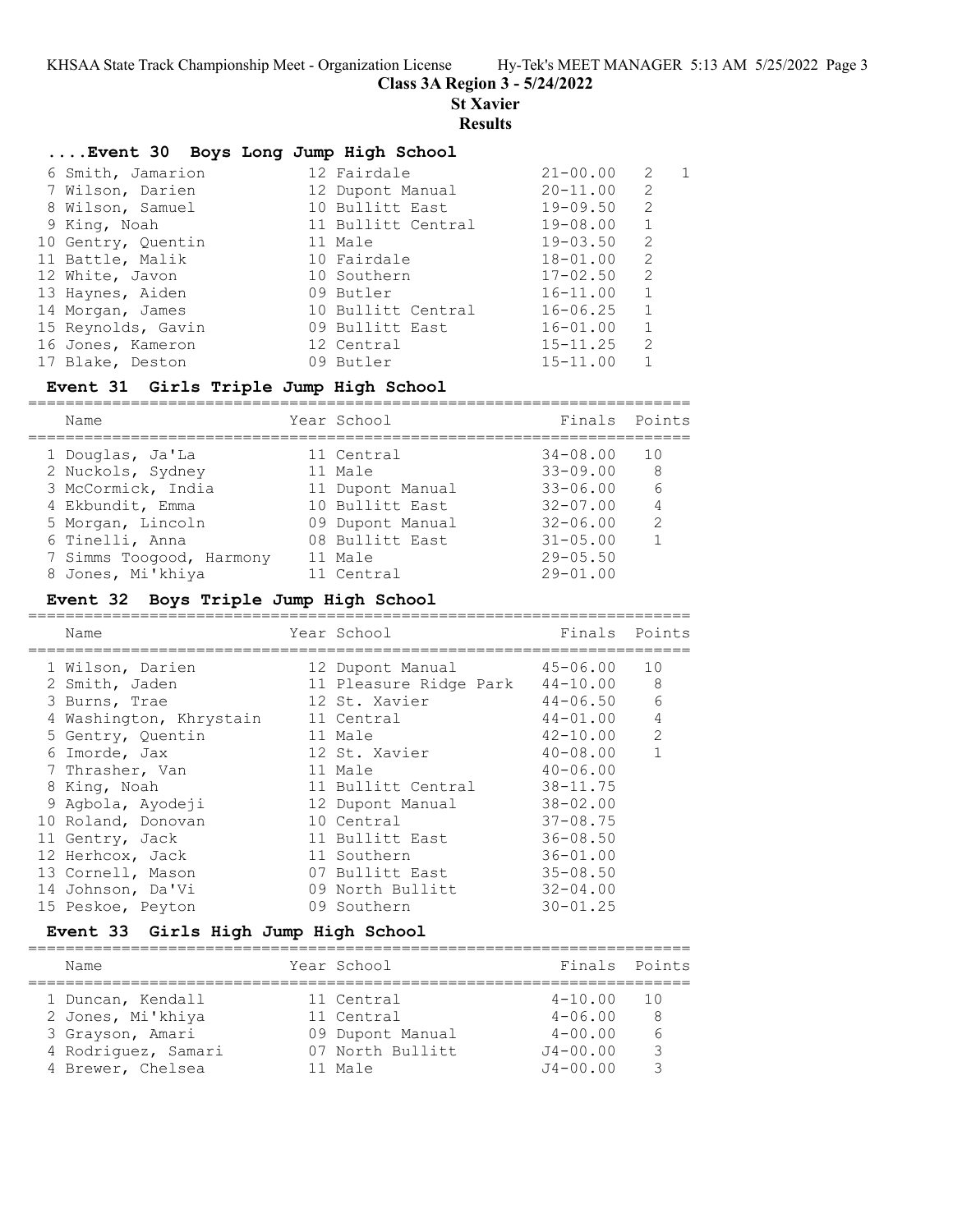**Class 3A Region 3 - 5/24/2022**

**St Xavier**

#### **Results**

## **....Event 33 Girls High Jump High School**

| -- Nuckols, Sydney  | 11 Male          | ΝH |
|---------------------|------------------|----|
| -- Nicholson, Jolie | 07 North Bullitt | ΝH |

## **Event 34 Boys High Jump High School**

| Name                 | Year School      | Finals Points |                |
|----------------------|------------------|---------------|----------------|
| 1 Anthony, Vinny     | 12 Male          | $6 - 02.00$   | 1 O            |
| 2 Coleman, Christian | 11 St. Xavier    | $J6 - 02.00$  | -8             |
| 3 Thrasher, Van      | 11 Male          | $5 - 10.00$   | 6              |
| 4 Herhcox, Jack      | 11 Southern      | $5 - 04.00$   | $\overline{4}$ |
| 5 Burnett, James     | 09 St. Xavier    | $J5 - 04.00$  | 2              |
| 6 Johnson, Taurain   | 10 Central       | $5 - 02.00$   |                |
| -- Quigley, Fisher   | 11 Dupont Manual | ΝH            |                |

# **Event 35 Girls Pole Vault High School**

|  | Name               |  | Year School | Finals Points |                 |  |
|--|--------------------|--|-------------|---------------|-----------------|--|
|  | 1 Williams, Takara |  | $11$ Male   | 7-06 00       | $\overline{10}$ |  |
|  | -- Lewis, Makiaya  |  | $12$ Male   | ΝH            |                 |  |

## **Event 36 Boys Pole Vault High School**

| Name                 | Year School   | Finals Points |    |
|----------------------|---------------|---------------|----|
| 1 Christerson, Caleb | 12 Male       | $13 - 00.00$  | 10 |
| 2 Phelps, John       | 10 St. Xavier | $12 - 00.00$  | 8  |
| 3 Eisenback, Tommy   | 10 St. Xavier | $11 - 00.00$  |    |
| 4 Anthony, Brandon   | $11$ Male     | $J11 - 00.00$ |    |

#### **Event 41 Mixed Shot Put Unified**

### ================================================================ Name **Year School** Finals ================================================================

| 1 Tucker, Darryl    | M12 Male     | 64-00.25 Dobbs, Brandon 12  |
|---------------------|--------------|-----------------------------|
| 2 Tucker, Danyelle  | W12 Southern | 60-05.00 Ballard, Justin 11 |
| 3 Tucker, Dominique | M12 Southern | 52-05.00 Meadows, Taj 11    |
| 4 Geary, Christian  | M10 Butler   | 50-01.00 Whit, Samar 11     |
| 5 Peyton, Israel    | M10 Southern | 45-00.50 Smalls, Carter 12  |

## **Event 42 Mixed Long Jump Unified**

| Name                                       | Year School                                            | Finals                        |                          |
|--------------------------------------------|--------------------------------------------------------|-------------------------------|--------------------------|
| 1 Tucker, Danyelle                         | W12 Southern                                           |                               | 20-00.50 White, Javon 10 |
|                                            | Women - High School - Team Rankings - 18 Events Scored |                               |                          |
| 1) Dupont Manual<br>3) Male                | 207<br>95                                              | 2) Central<br>4) Bullitt East | 117<br>55                |
| 5) Butler                                  | 26                                                     | 6) Bullitt Central            | b                        |
| 6) North Bullitt<br>9) Pleasure Ridge Park | 6<br>2                                                 | 8) Fairdale<br>Southern       |                          |